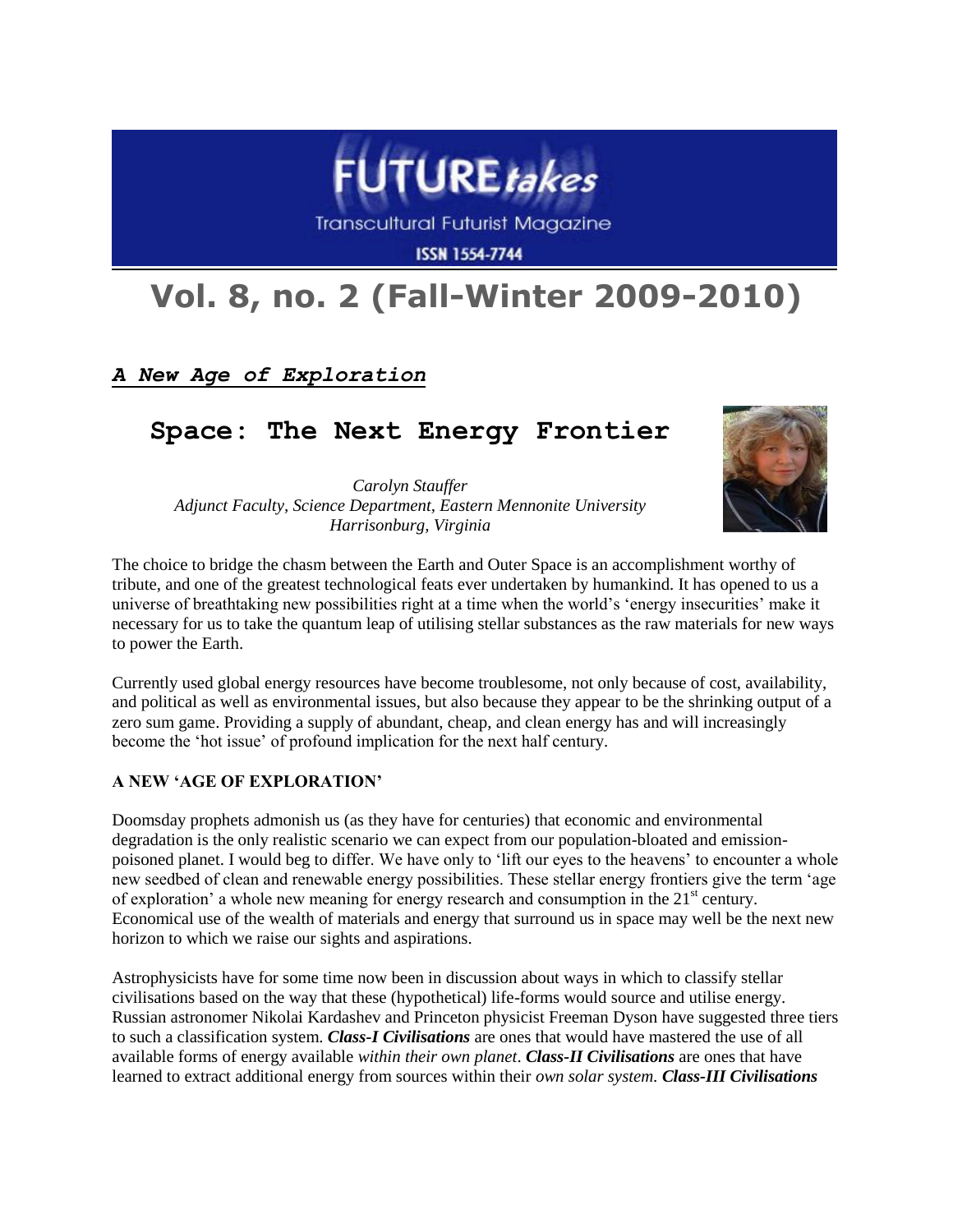are ones that have expanded to the manipulation and use of energy resources from within the *larger system of galaxies.*

Theoretical physics professor Michio Kaku advises us that we are currently only a *Class-0 Civilisation*, using mostly dead plants (coal and oil) to energise our machines. By the measure of this planetary scheme of things, we are but infants taking our first tenuous steps into maximising our own planet"s resources and then hesitantly looking beyond.

#### **THE NEXT BIG LEAP**

There are several rationales for proposing a decisive change in energy procurement strategies (some might prefer to call this process further "diversification"). One is due to the imminent exhaustion of fossil fuels here on earth. "Peak Oil Theory" estimates suggest that maximum output levels could be reached within the next decade.

The second and larger impetus for exploring extra-planetary energy scenarios relates to the future survival of our species. Our colonisation of space brings to humanity (or future progressive transhuman life forms) the option of outliving possible astronomical or ecological disasters. Such potential planet- threatening catastrophes include the possibility of the fatal disintegration of the ozone layer and the depletion of that thin life-protecting layer fifteen miles above the earth"s surface that protects us from the sun"s radiation.

Meteor or comet impacts could also decimate life as we know it. Astronomer Tom Gehrels of the University of Arizona estimates that an asteroid only a kilometre in diameter could impact the earth with the force of a million Hiroshima bombs, raising a cloud of global atmospheric dust and dirt that would cut off the sun and cause temperatures to plummet. Supernovas too could also bathe our planet in a lethal rain of X-rays, extinguishing all life forms. But while these threats are far from immediate (some of them on the very far horizon for which scientists could give ample lead-time), they demonstrate the fragility of our existence and underscore the prudence of taking on the challenge of becoming a fully realised *Class-I* **or** *Class II Civilisation*.

Two critical issues dominate the discussion of procuring energy from sources outside of those immediately available on earth. The first question asks what substances in space can in fact be used for serviceable energy consumption, and the second focuses on a reliable and affordable transport system for these substances.

There is the possibility that these two issues (power & transport) are intrinsically inter-related because any viable energy source discovered in space could possibly be used as a power source to fuel the propulsion of inter-stellar transport vehicles or mechanisms back to earth. Consumable propellants and life-support materials found in space would dramatically reduce the costs and boost the performance of the transport vehicles.

# **POWER AND TRANSPORT TECHNOLOGIES**

# **Leveraging Light**

One of the first power sources to be considered for energy procurement in space is our primary star, the sun. On a per second basis the sun pumps out 40 million times as much power as we need to sustain human energy requirements. Space expert and professor of planetary sciences John S. Lewis suggests that light is one of the most valuable commodities available to us. He posits the question this way: "What is worth more, a pound of gold or a pound of light? The answer is light, hands down."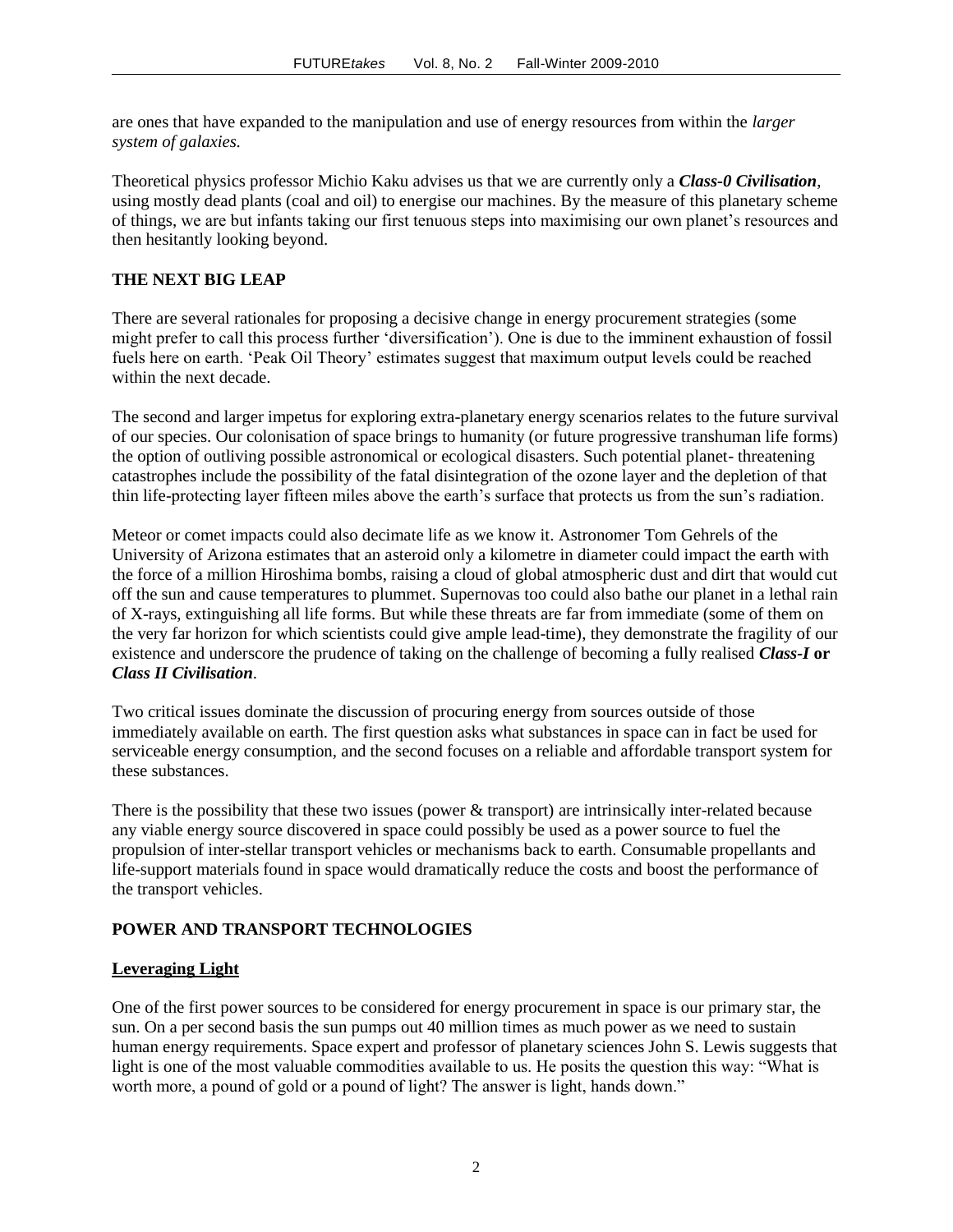Light energy is also a commodity that can be relatively easily transported back to earth from space. The power of solar radiation can be harnessed by means of beaming high-powered lasers from outer space back to earth. The sun is already widely used to generate electrical power for satellites in low earth orbit (LEO) and could increasingly be used for the transmission of energy to earth.

The question arises as to why we should go to all the effort of sourcing solar power via satellites in space when solar energy is already readily available to us on our planet in the form of sunlight. The answer lies very simply in the fact that the capacity to maximise solar energy on earth is highly limited both by weather factors and by the earth"s diurnal cycle (nighttime). A satellite whose orbit is located on a fixed point above earth"s equator (called a geosynchronous orbit or GEO) is in unobstructed sunlight more than 99% of the time. Lewis suggests that hooking up a network of these GEO based satellites could offer interesting new energy opportunities on which we are not presently capitalizing.

#### **Excavating Extra-Terrestrial Territories**

Moving a step beyond sourcing energy through fluid solar forms as mentioned above, we arrive at the possibility of mining solid solar derivatives in space. The planets in our stellar system are constantly being bombarded by strong solar winds that mercilessly whip the surfaces of any bodies that are not shielded by protective gases or magnetic fields such as those that surround the earth. Planets and moons that have no atmosphere, such as our own moon, have solar wind particles slamming into their surface and implanting themselves at full speed.

In *Mining the Sky*, Lewis informs us that these solar wind particles penetrate about a ten-thousandth of a centimetre into any solid material or surface before coming to a full stop. This decelerates and traps the particles, fusing them into a concentration on the top layers of the regolith of the moon"s surface. This surface granule exposure to solar particle radiation leaves a residue that could theoretically be mined to extract the stored solar energy. Mobile or permanent "mining" stations could be set up on the moon, with the capacity to mitigate against the vulnerabilities of the handling equipment. Should the surface concentrations of solar wind particles be high enough in the regolith, this could prove a means to liberate their trapped power as a potential energy source.

#### **Farsighted Fusion**

A last stellar energy consumable cited by Lewis, Helium-3, is also a possible complementary power source for earth. The moon (and perhaps the giant planets) are central players in this proposal to meet some of the earth's millennium energy requirements. First highlighted by Gerry Kulcinski and his colleagues at the University of Wisconsin, the light isotope Helium-3 can be used for fuel in fusion reactors and has been found in small amounts on the moon"s surface. The significance of this isotope lies in its ability to produce energy efficiently (it is a "clean" fuel) without discharging neutrons that irradiate the walls of fusion reactors thereby exacerbating the problem of future nuclear waste disposal.

Particularly of importance is the fact that the Helium-3 gas is difficult to extract on earth, whereas Kulcinski posits that on the lunar surface it is prevalent (albeit in minute concentrations) in the mature regolith. Lewis notes that *Science Plus,* in its youth readers guide, makes rough projections suggesting that 10 tons of Helium-3 could power all of North America for over a month. In addition, he suggests that at a current cash value of over \$16,000,000 per kilogram, Helium-3 is worth 100 times its weight in gold and could well be worth a trip outside of our gravity well.

# **TRANSPORT CONSIDERATIONS**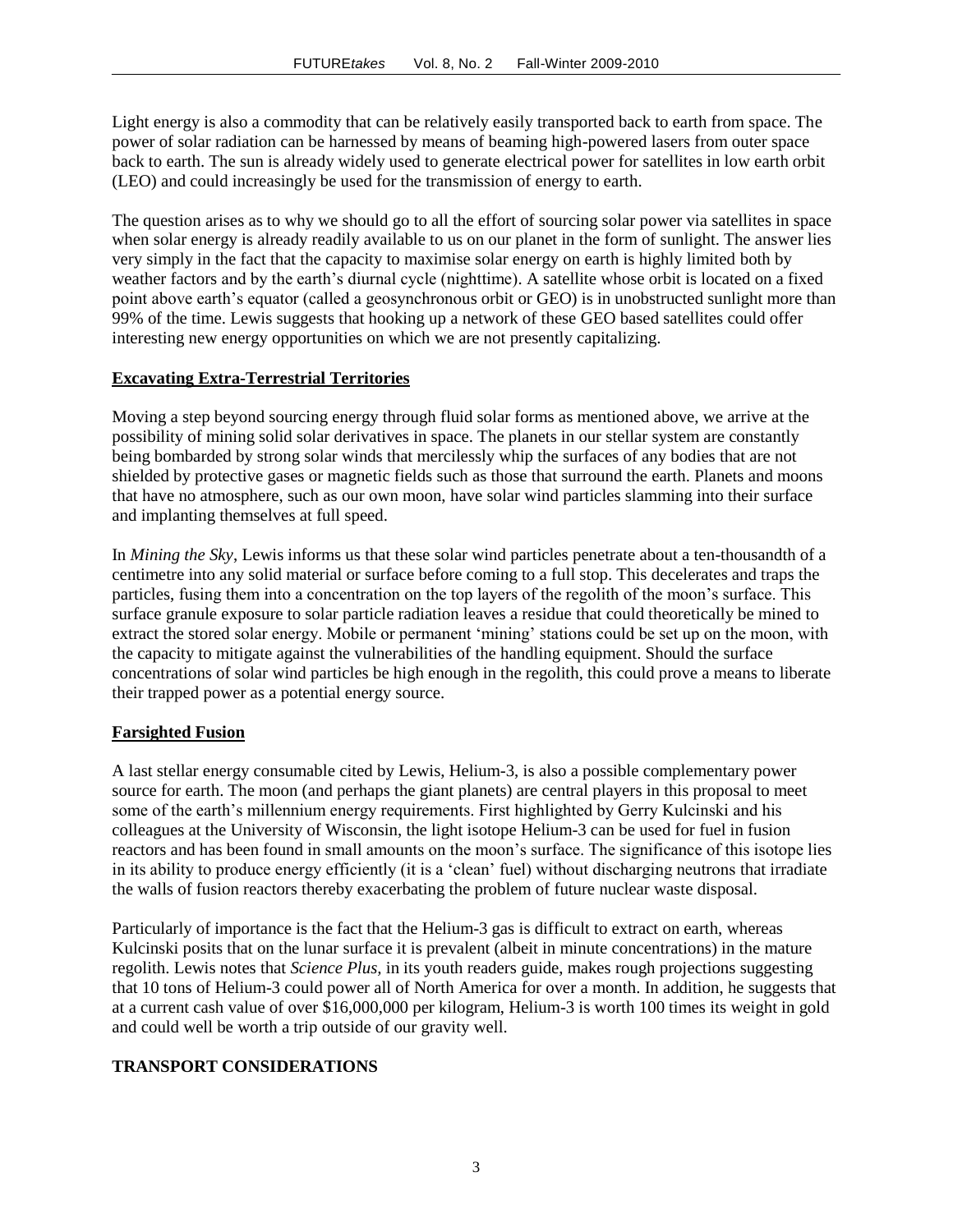As stated earlier, a second critical factor influencing technical and economic incentives for sourcing power from space is the feasibility of transport mechanisms. Historically, financial launch outlays for NASA transport vehicles have been prohibitive, with payload costs of approximately \$10,000 per kilogram on the Space Shuttle.

The reusability of spacecraft, however, could be a key factor in bringing down space transport costs. A case in point is the X-33 VentureStar, a reusable launch vehicle which, courtesy of the National Aeronautics and Space Administration, is scheduled to replace the Space Shuttle early this century. This unconventionally shaped space vehicle uses advanced composite resins on its surface, which help shield it more effectively from blistering temperatures caused by air friction upon re-entry into earth"s atmosphere. Vehicles such as this one are leading the way for the fulfilment of John L. Lewis" dream of the day when a trip into outer space will cost little more than a transatlantic flight. Recent news coverage indicates that commercial entrepreneurs such as Virgin Atlantic Airway"s CEO, Richard Branson are also sponsoring the movement towards making space travel more accessible to the public.

Other transport mechanisms are also being studied as options for inter-stellar conveyance. In his book *Visions,* Michio Kaku described a fusion ramjet which, shaped much like a funnel, channels hydrogen from deep space as its fuel and uses it much like the conventional jet aeroplane sucks in air as an oxidiser. Nuclear pulsed rockets have also been proposed, using multiple hydrogen bomb detonations to propel a starship forward. Nuclear pulsed propulsion, however, would pose another set of potential risks for humans should the vehicle be manned.

Several other "transport" ideas have emerged in the field. For example, as Kaku notes in *Visions*, stellar or galactic energy resources could be extracted and transported by means of *robotic space probes* that could land as far away as the moons of distant star systems and build self-replicating factories and information centres.

Alternately, humans could stay closer to home in their energy procurement journeys and themselves man shorter-term launches onto orbiting asteroids. This has been described as a type of "stellar hitch-hiking" in *Mining the Sky*. The low gravity of asteroids could be used as an easy entry and exit point for joining in on orbital rotations that closely graze other desired destinations. Asteroids could also be hollowed out and used as "travelling hotels" whose interiors would provide protection from long-term exposure to solar and cosmic particulate radiation, rapid temperature fluctuations, and impacts of small meteorite fragments. As travel-friendly destinations themselves, asteroids may also be sought because of their internal composition that could also offer on-site energy mining potential.

# **THE OUTLOOK**

Whilst venturing out into space, humanity expected to find a plethora of nothingness, a void of silence. Instead we have found that space offers an abundance of resources, even bigger than our supply on earth, and a supply that could well be used to augment power generation demands for the next millennium. Viable and complementary sources of energy do in fact exist and offer themselves right outside of the perimeters of our own planet. Ignoring these potentialities could cost us the price of a more secure collective human future. In the words of H.G. Wells,

> *"There is no way back into the past. The choice is the Universe – or Nothing."*

*Carolyn Stauffer currently resides in Virginia, USA, where she teaches at Eastern Mennonite University. Stauffer has been a member of the World Future Society since 1990, and was also one of the original*